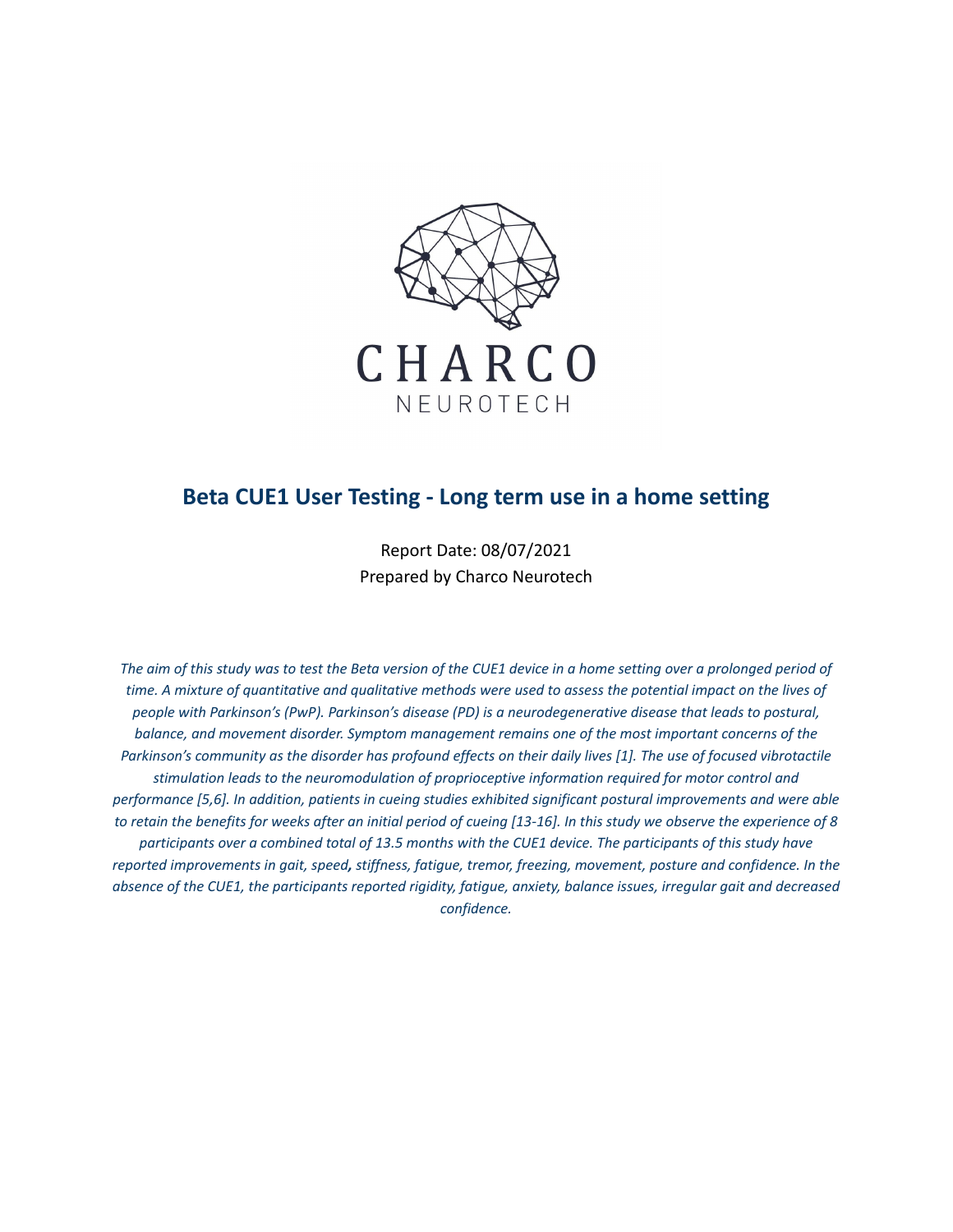

# **1. Introduction**

Parkinson's disease (PD) is a neurodegenerative disorder distinguished by the loss of dopaminergic neurons in the striatum leading to complications in posture, balance, and movement. Initially, symptoms can be so mild that they are overlooked. Early symptoms include slight tremors, stiffness, and slower movement. There have also been reports of bloating, sleep disturbance, anosmia and clumsiness. Symptom management remains one of the most important areas that concern the Parkinson's community as the disorder has profound effects on their daily lives [1]. PD can be extremely debilitating and result in those afflicted becoming increasingly dependent on external assistance.

In contrast to current interventions such as levodopa-based medications and Deep-Brain Stimulation, both focused vibrotactile stimulation and cueing offer a novel, non-invasive, non-pharmacological approach to help manage symptoms. The implementation of focused vibrotactile stimulation has been shown to exert a positive effect in the neurorehabilitation of Parkinson's as well as stroke, cerebral palsy and multiple sclerosis [2-4]. The stimulation of specific muscle groups through vibration leads to the neuromodulation of proprioceptive information required for motor control and performance [5,6]. External cues, also known as cueing, have also been well-established in alleviating gait symptoms in patients with PD [7-9].

Cueing can be delivered through projecting lines onto the floor (visual), listening to a metronome (auditory), or feeling vibrations against the skin (somatosensory) [10]. A study conducted on those three strategies revealed that auditory and somatosensory cueing were most effective in decreasing the number and length of freezing episodes while on medication [11]. It was also suggested that externally or internally derived cues may trigger a plan in the brain to execute movement, thus ameliorating movement pathology experienced in PD [12]. Furthermore, patients in cueing studies exhibited significant postural improvements and were able to retain the benefits for weeks after an initial period of cueing [13-16].

Despite the success of auditory cueing, the same level of effectiveness may not be attainable in a non-controlled setting. This method relies on the user being conscious of the auditory cues which might prove to be challenging in a noisy environment and has the potential to distract the user from avoiding dangerous situations. In contrast, somatosensory stimulation has the capacity to be discreet in terms of its application and placement. Rhythmic somatosensory cueing has been shown in numerous studies to benefit patients afflicted with Parkinson's. The improvement in cadence evident in the participants of a rhythmic tactile cueing study was comparable to that displayed in rhythmic auditory stimulation studies [13].

CUE1 utilizes somatosensory stimulation through cueing and vibration to alleviate Parkinson's symptoms. This report serves as an initial account of the Beta CUE1 testers' experience.

## **2. Methods**

8 patients received a CUE1 device to test its effectiveness in symptom mitigation within their own homes. The study was conducted over a combined total of 13.5 months without altering any aspect of their medication. The testing was performed in a naturalistic setting in order to determine the extent of CUE1's influence on their daily routine. Due to the device still being in development, some malfunctions were present; however, those devices were either fixed or replaced without significant impact on duration of use. Each participant was sent a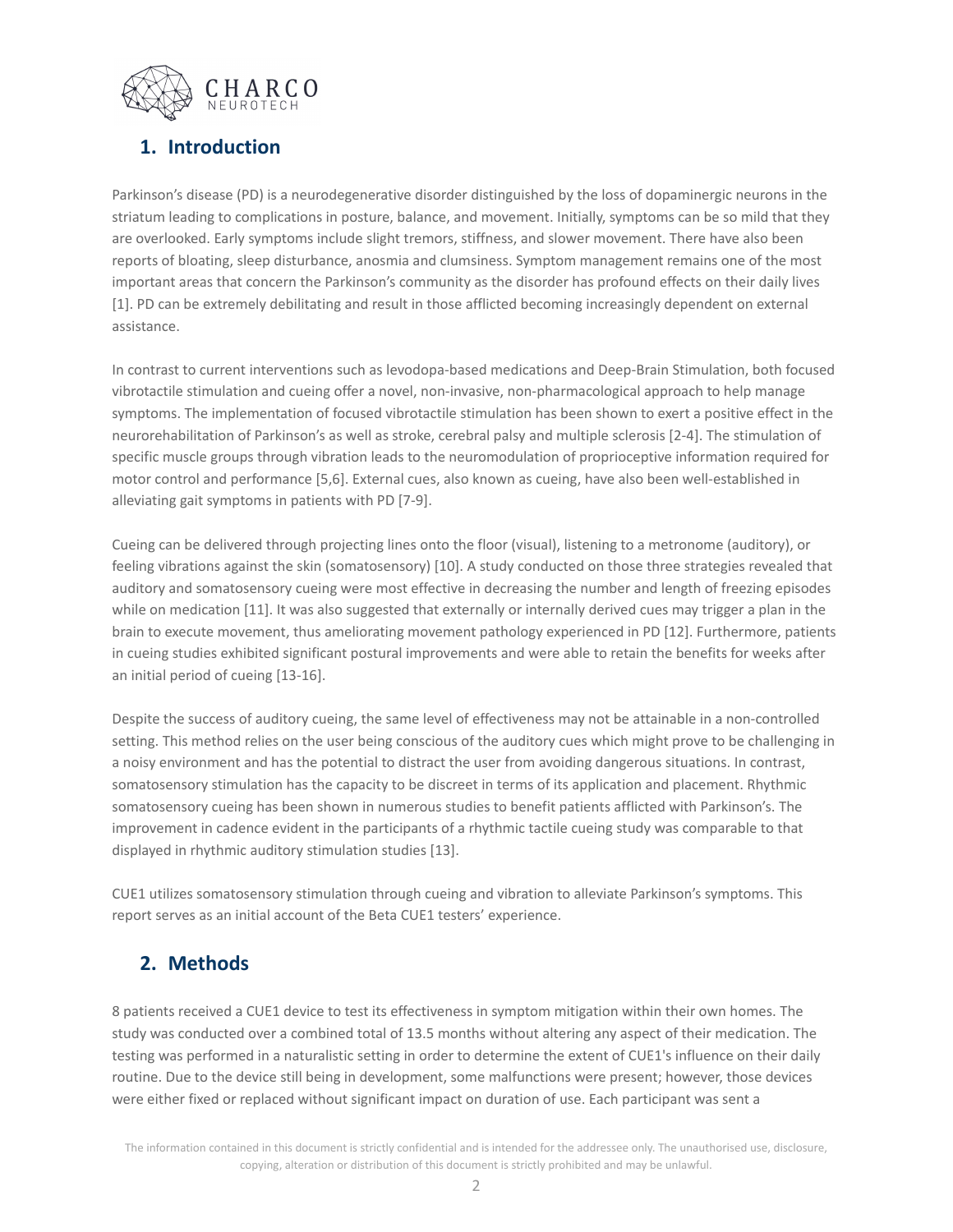

questionnaire at the end of their testing period (see below), and invited to provide diary feedback as well as any other forms of objective data they collected over the course of the study.

# **3. Results**

| Patient         | <b>Testing</b><br>Period | Improved<br>Symptoms                                                 | <b>Usage Habits</b>                            | Request for<br>additional<br>devices | Reason for<br>request       | Experience<br>without<br>device                   |
|-----------------|--------------------------|----------------------------------------------------------------------|------------------------------------------------|--------------------------------------|-----------------------------|---------------------------------------------------|
| $\mathbf{1}$    | 2 months                 | Gait,<br>stiffness,<br>posture,<br>strength and<br>pain              | Entire day<br>regardless of<br>activity        | Yes                                  | Use on<br>multiple<br>areas | Rigidity                                          |
| $\overline{2}$  | 2 months                 | Movement,<br>speed,<br>fatigue,<br>confidence                        | During<br>exercise<br>(running)                | Yes                                  | Spare                       | Fatigue                                           |
| $\overline{3}$  | 3 months                 | Falls,<br>freezing,<br>speed,<br>fatigue,<br>confidence              | Entire day<br>regardless of<br>activity        | Yes                                  | Spare                       | Possible<br>anxiety                               |
| $\overline{4}$  | 2 months                 | Gait, posture,<br>speed,<br>balance,<br>confidence                   | During<br>exercise<br>(walking)                | Yes                                  | Spare                       | Balance<br>issues,<br>irregular gait<br>& cadence |
| $\overline{5}$  | 2 months                 | Gait,<br>movement<br>control,<br>tremor,<br>stiffness,<br>confidence | Entire day<br>regardless of<br>activity        | Yes                                  | Use on<br>multiple<br>areas | Decreased<br>confidence                           |
| $6\overline{6}$ | 1 month                  | Tremor,<br>stiffness,<br>movement<br>control                         | During<br>activities and<br>onset of<br>tremor | Yes                                  | Use on<br>multiple<br>areas | N/A                                               |
| $\overline{7}$  | 1 month                  | Freezing                                                             | N/A                                            | N/A                                  | N/A                         | N/A                                               |
| $\,8$           | <1 month                 | Movement,<br>posture                                                 | N/A                                            | N/A                                  | N/A                         | N/A                                               |

Early testers, patients 1-5, reported notable improvements in gait, speed**,** stiffness, fatigue, tremor and confidence. Despite reporting improvements of a smaller degree, Patients 6-8 felt noticeable differences in their stiffness,

The information contained in this document is strictly confidential and is intended for the addressee only. The unauthorised use, disclosure, copying, alteration or distribution of this document is strictly prohibited and may be unlawful.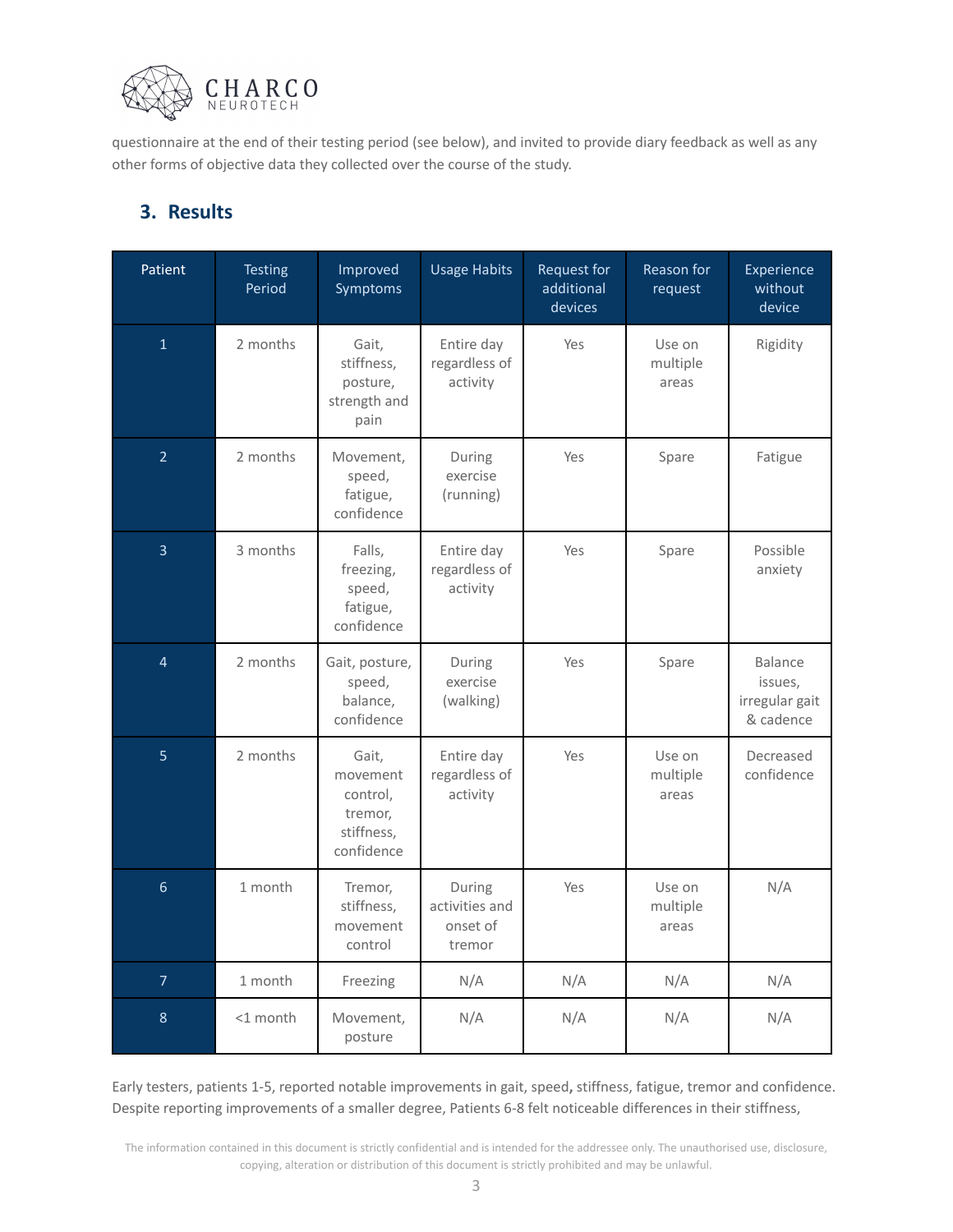

tremor, freezing, movement and posture. Users conveyed experiencing rigidity, fatigue, anxiety, balance issues, irregular gait and decreased confidence in the absence of CUE1 during repairs. The use behaviours displayed by testers may be split into two groups: those who used the CUE1 continuously throughout the day, and those who solely used it during set activities. Of the sample shown above, distribution across these two groups was roughly equal. At the time of writing this report, not everyone had answered if they would prefer additional devices. Those who had, expressed their desire to possess more than one. Reasons include interest in concurrently trying CUE1 on multiple areas as well as having a spare whilst the main unit charges or when it is not possible to charge one.

# **4. Discussion**

The cueing phenomenon seen in patients with Parkinson's disease may be achieved by bypassing the internal rhythm deficit of the basal ganglia [17]. The defective basal ganglia - supplementary motor area circuit may be bypassed using alternative circuitry which enables movement preparation and initiation to take place [18]. Somatosensory cues, utilised by the CUE1 device, stimulate proprioceptive inputs, which help provide enhanced information on limb position and movement, both of which are believed to be deficient in patients with Parkinson's disease [19,20]. The positive effect of enhancing proprioception is also seen in the focused stimulation phenomenon, where oscillatory beta waves are attenuated in the basal ganglia [21]. This has also been observed in cueing studies where beta-band frequency oscillations in the subthalamic nucleus are significantly decreased in cued Parkinson's disease patients [13,22]. Vibratory stimuli produced by CUE1 is thought to activate muscle spindles which convey proprioceptive inputs to the central nervous system. Proprioceptive signals generated in the spindles are relayed to the primary somatosensory cortex via type IA afferent nerve fibres, which provide additional information on the state of the body [23]. The proprioceptive input, which is thought to be deficient in patients with Parkinson's disease, plays an important role in maintaining postural stability [24,25].

The difference between symptom improvement in earlier and later phase patients might be attributed to having used the CUE1 for a longer time, having malfunctions addressed earlier and having found their own optimal stimulation settings. Although cueing can produce instant effects, lasting benefits occur after an initial period of cueing [13-16]. Whether the patients who tested later will experience the same level of improvement is still being investigated. Patients have also described a perceptible difference in their symptoms while their unit was undergoing repairs. Whether this was purely due to the absence of the CUE1 device or increased anxiety without the device still remains under investigation.

Overall, feedback from this user testing has highlighted the potential benefits of cueing and vibrotactile stimulation on the symptoms of Parkinson's disease over a prolonged period in real life setting. Improvements on gait and movement were the most commonly reported areas of improvement. Improvement in postural stability led to increased confidence and a reduction in the frequency of falls.

The Beta CUE1 User Testing report is the first report on the effectiveness of the CUE1 over a prolonged period of use in a naturalistic setting. The report offers insight into the relief provided by the device in characteristic symptoms such as gait, stiffness and tremors. The observations should continue to be monitored in further studies to determine if similar results can be reproduced in a clinical trial setting.

The information contained in this document is strictly confidential and is intended for the addressee only. The unauthorised use, disclosure, copying, alteration or distribution of this document is strictly prohibited and may be unlawful.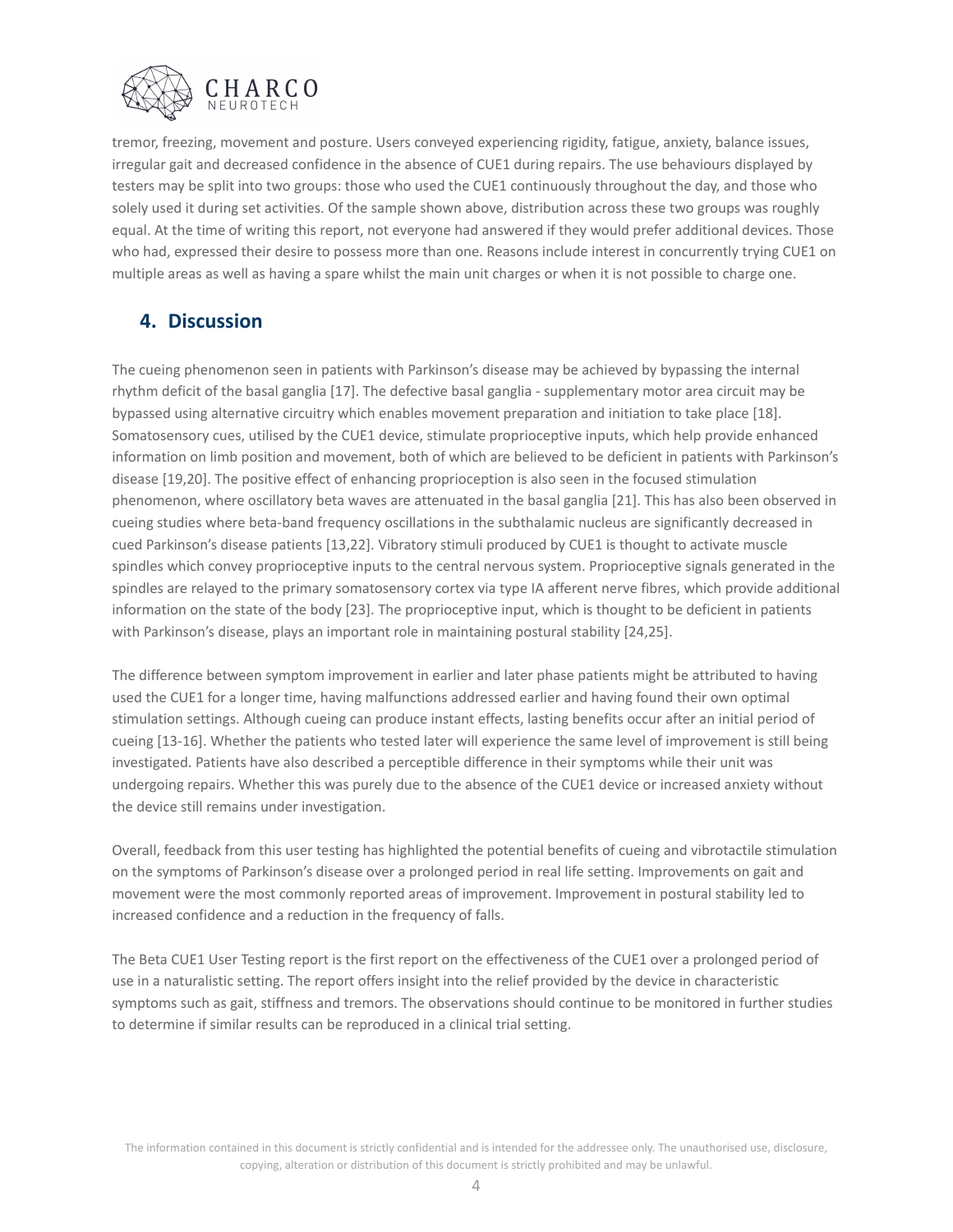

# **5. References**

- 1. Heyn, S. N., & Davis, C. P. (2020, January 24). *Parkinson's Disease Early and Later Symptoms, 5 Stages, and Prognosis*. MedicineNet. https://www.medicinenet.com/parkinsons\_disease/article.htm.
- 2. Murillo, N. *et al.* (2014) 'Focal vibration in neurorehabilitation', *European Journal of Physical and Rehabilitation Medicine*, 50(2), pp. 231–242.
- 3. Camerota, F. *et al.* (2017) 'Focal muscle vibration, an effective rehabilitative approach in severe gait impairment due to multiple sclerosis', *Journal of the Neurological Sciences*, 372, pp. 33–39. doi: 10.1016/j.jns.2016.11.025.
- 4. Ritzmann, R., Stark, C. and Krause, A. (2018) 'Vibration therapy in patients with cerebral palsy: a systematic review', *Neuropsychiatric Disease and Treatment*, 14, pp. 1607–1625. doi: 10.2147/NDT.S152543.
- 5. Steyvers, M. *et al.* (2003) 'Corticospinal excitability changes following prolonged muscle tendon vibration', *Neuroreport*, 14(15), pp. 1901–1905. doi: 10.1097/01.wnr.0000093296.63079.fa.
- 6. Stinear, C. M. *et al.* (2006) 'Kinesthetic, but not visual, motor imagery modulates corticomotor excitability', *Experimental Brain Research*, 168(1–2), pp. 157–164. doi: 10.1007/s00221-005-0078-y.
- 7. Spaulding, S. J. *et al.* (2013) 'Cueing and gait improvement among people with Parkinson's disease: a meta-analysis', *Archives of Physical Medicine and Rehabilitation*, 94(3), pp. 562–570. doi: 10.1016/j.apmr.2012.10.026.
- 8. Ginis, P. *et al.* (2018) 'Cueing for people with Parkinson's disease with freezing of gait: A narrative review of the state-of-the-art and novel perspectives', *Annals of Physical and Rehabilitation Medicine*, 61(6), pp. 407–413. doi: 10.1016/j.rehab.2017.08.002.
- 9. Gao, C. *et al.* (2020) 'Freezing of gait in Parkinson's disease: pathophysiology, risk factors and treatments', *Translational Neurodegeneration*, 9(1), p. 12. doi: 10.1186/s40035-020-00191-5.
- 10. Young, W. R., Shreve, L., Quinn, E. J., Craig, C., & Bronte-Stewart, H. (2016). Auditory cueing in Parkinson's patients with freezing of gait. What matters most: Action-relevance or cue-continuity? *Neuropsychologia*, *87*, 54–62. https://doi.org/10.1016/j.neuropsychologia.2016.04.034
- 11. Sweeney, D., ÓLaighin, G., Richardson, M., Meskell, P., Rosenthal, L., McGeough, A., Cunnington, A.-L., & Quinlan, L. R. (2020). Effect of auditory, visual and somatosensory cueing strategies on On-State Freezing of Gait in Parkinson's disease. *Parkinsonism & Related Disorders*, *77*, 1–4. https://doi.org/10.1016/j.parkreldis.2020.06.010
- 12. Sarma, S. V., Cheng, M. L., Eden, U., Williams, Z., Brown, E. N., & Eskandar, E. (2012). The effects of cues on neurons in the basal ganglia in Parkinson's disease. *Frontiers in Integrative Neuroscience*, *6*. https://doi.org/10.3389/fnint.2012.00040

The information contained in this document is strictly confidential and is intended for the addressee only. The unauthorised use, disclosure, copying, alteration or distribution of this document is strictly prohibited and may be unlawful.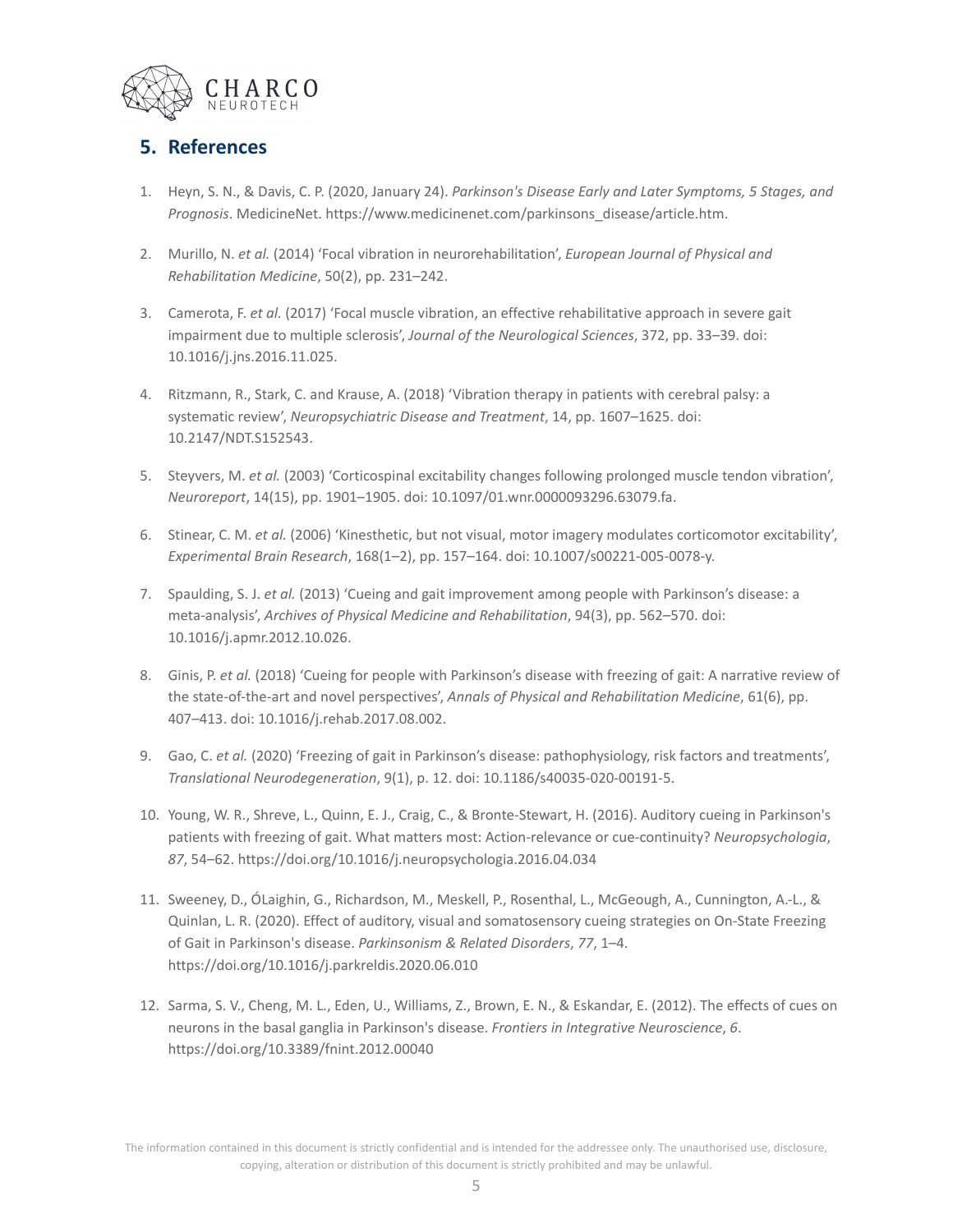

- 13. van Wegen, E., de Goede, C., Lim, I., Rietberg, M., Nieuwboer, A., Willems, A., Jones, D., Rochester, L., Hetherington, V., Berendse, H., Zijlmans, J., Wolters, E., & Kwakkel, G. (2006). The effect of rhythmic somatosensory cueing on gait in patients with Parkinson's disease. *Journal of the Neurological Sciences*, *248*(1-2), 210–214. https://doi.org/10.1016/j.jns.2006.05.034
- 14. Muthukrishnan, N. *et al.* (2019) 'Cueing Paradigms to Improve Gait and Posture in Parkinson's Disease: A Narrative Review', *Sensors*, 19(24), p. 5468. doi: 10.3390/s19245468.
- 15. Thaut, M. H. *et al.* (1996) 'Rhythmic auditory stimulation in gait training for Parkinson's disease patients', *Movement Disorders: Official Journal of the Movement Disorder Society*, 11(2), pp. 193–200. doi: 10.1002/mds.870110213.
- 16. Marchese, R. *et al.* (2000) 'The role of sensory cues in the rehabilitation of parkinsonian patients: a comparison of two physical therapy protocols', *Movement Disorders: Official Journal of the Movement Disorder Society*, 15(5), pp. 879–883. doi: 10.1002/1531-8257(200009)15:5<879::aid-mds1018>3.0.co;2-9.
- 17. Morris, M. E. *et al.* (1994) 'The pathogenesis of gait hypokinesia in Parkinson's disease', *Brain: A Journal of Neurology*, 117 ( Pt 5), pp. 1169–1181. doi: 10.1093/brain/117.5.1169.
- 18. Rocha, P. A. *et al.* (2014) 'Effects of external cues on gait parameters of Parkinson's disease patients: A systematic review', *Clinical Neurology and Neurosurgery*, 124, pp. 127–134. doi: 10.1016/j.clineuro.2014.06.026.
- 19. Tan, T., Almeida, Q. J. and Rahimi, F. (2011) 'Proprioceptive deficits in Parkinson's disease patients with freezing of gait', *Neuroscience*, 192, pp. 746–752. doi: 10.1016/j.neuroscience.2011.06.071.
- 20. Martens, K. A. E., Pieruccini-Faria, F. and Almeida, Q. J. (2013) 'Could Sensory Mechanisms Be a Core Factor That Underlies Freezing of Gait in Parkinson's Disease?', *PLOS ONE*, 8(5), p. e62602. doi: 10.1371/journal.pone.0062602.
- 21. Macerollo, A. *et al.* (2018) 'High-frequency peripheral vibration decreases completion time on a number of motor tasks', *European Journal of Neuroscience*, 48(2), pp. 1789–1802. doi: https://doi.org/10.1111/ejn.14050.
- 22. Amirnovin, R. *et al.* (2004) 'Visually guided movements suppress subthalamic oscillations in Parkinson's disease patients', *The Journal of Neuroscience: The Official Journal of the Society for Neuroscience*, 24(50), pp. 11302–11306. doi: 10.1523/JNEUROSCI.3242-04.2004.
- 23. Delhaye, B. P., Long, K. H. and Bensmaia, S. J. (2018) 'Neural Basis of Touch and Proprioception in Primate Cortex', *Comprehensive Physiology*, 8(4), pp. 1575–1602. doi: 10.1002/cphy.c170033.
- 24. Cotey D, Hornby TG, Gordon KE, Schmit BD. Increases in muscle activity produced by vibration of the thigh muscles during locomotion in chronic human spinal cord injury. Exp Brain Res. 2009 Jul;196(3):361-74. doi: 10.1007/s00221-009-1855-9. Epub 2009 May 29. PMID: 19479245.
- 25. Cunnington, R. *et al.* (1995) 'Movement-related potentials in Parkinson's disease. Presence and predictability of temporal and spatial cues', *Brain: A Journal of Neurology*, 118 ( Pt 4), pp. 935–950. doi: 10.1093/brain/118.4.935.

The information contained in this document is strictly confidential and is intended for the addressee only. The unauthorised use, disclosure, copying, alteration or distribution of this document is strictly prohibited and may be unlawful.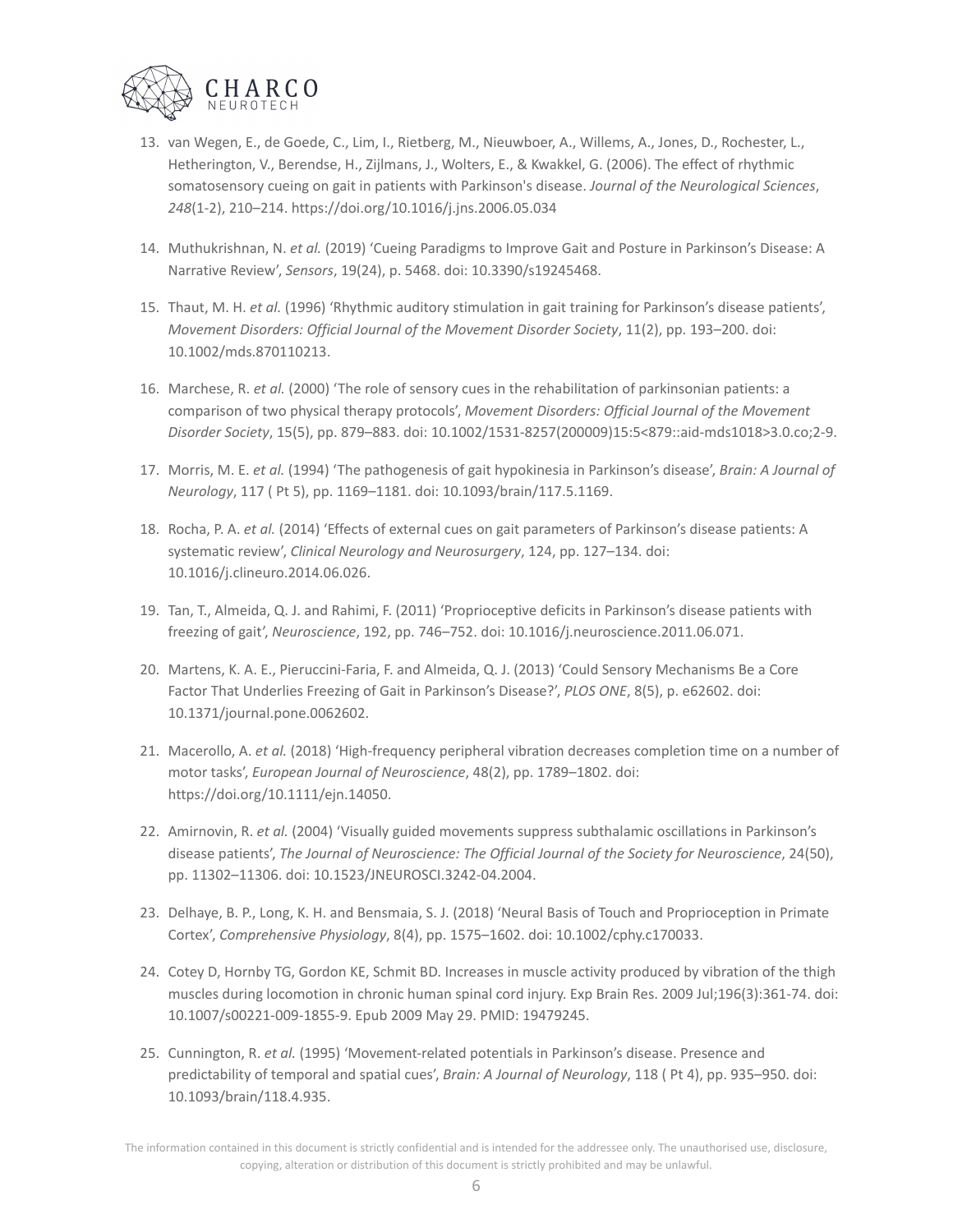

## **6. Appendix**

List of questions included in questionnaire.

### Name

Email You are the ... Do you consent to being contacted by email for further questions?

## **Packaging**

Did the CUE1 arrive intact and without damage? Was the packaging easy to open? If not, let us know why!

### **Information Booklet**

Was the information ... [Sufficient?] Was the information ... [Easy to read?] Was the information ... [Easy to understand?] If insufficient, what other information would you like to be included? Would you have liked a video guide?

### **Adhesives**

Was the adhesive ... [Easy to take out of the case] Was the adhesive ... [Easy to apply] Was the adhesive ... [Comfortable during wear] Was the adhesive ... [Comfortable during removal] Was the adhesive ... [Case drawer easy to rotate] Was the adhesive ... [Drawer easier to rotate over time] If the adhesives were uncomfortable at any time, please feel free to describe when! Let us know if you have any comments or if you'd like to see any improvements in the processes above. How long were you wearing the adhesives for? Could you easily attach CUE1 back on the adhesive after having removed it to charge? If not, what would make it better?

## **Using the CUE1**

Regarding CUE1 ... [It was easy to activate] Regarding CUE1 ... [It was easy to use on your own] Regarding CUE1 ... [The noise was at an acceptable level] Regarding CUE1 ... [There was no pain while wearing CUE] Regarding CUE1 ... [I was comfortable while wearing CUE] Regarding CUE1 ... [Vibrations did not cause any soreness] Please feel free to leave any comments you have regarding the processes above! How often were you using the device on average?

The information contained in this document is strictly confidential and is intended for the addressee only. The unauthorised use, disclosure, copying, alteration or distribution of this document is strictly prohibited and may be unlawful.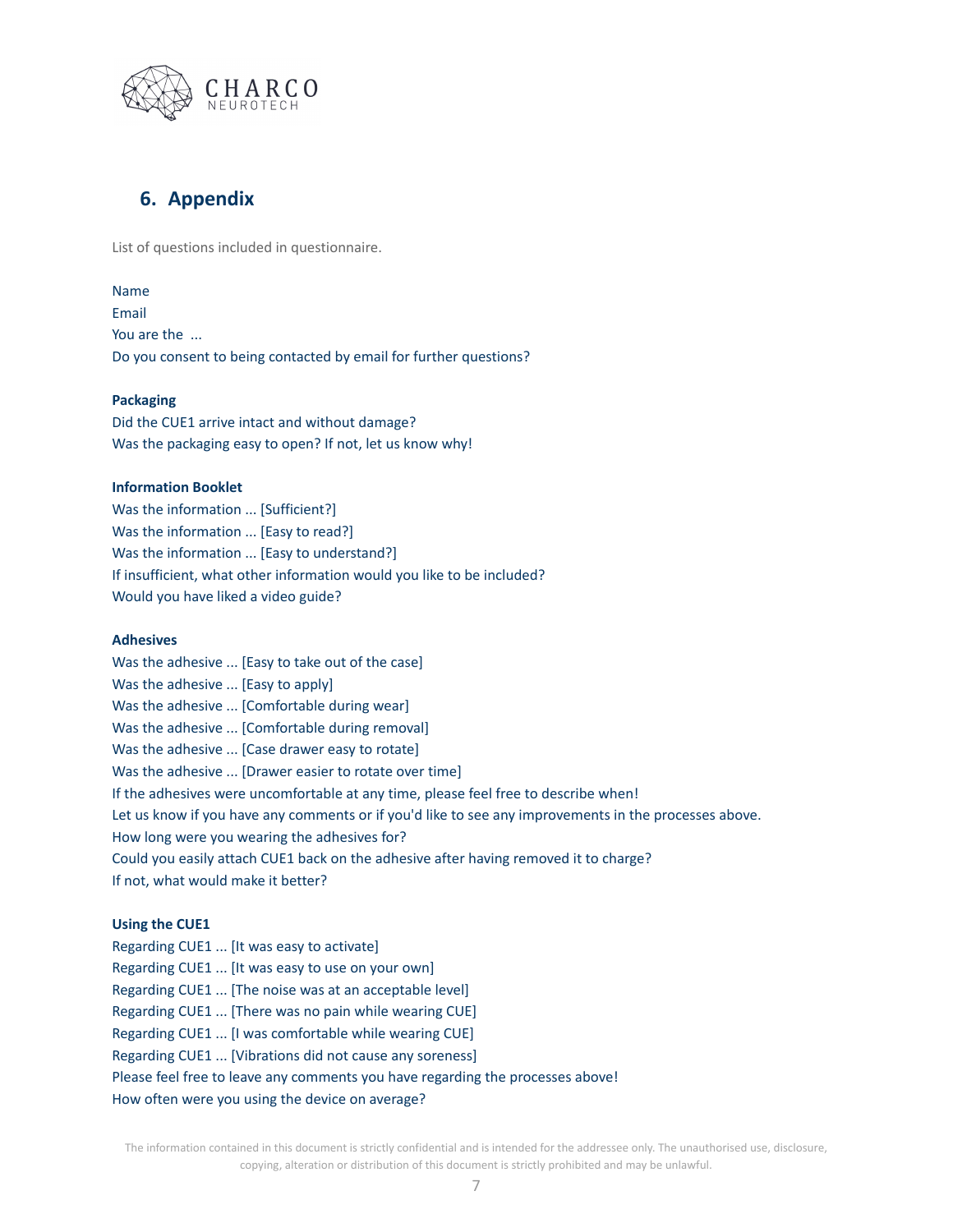

#### We'd love to know what you use CUE for!

Did you place the device on other areas of your body? If so, where, and what worked best/worst? [Did not try other areas]

Did you place the device on other areas of your body? If so, where, and what worked best/worst? [Neck] Did you place the device on other areas of your body? If so, where, and what worked best/worst? [Upper Back] Did you place the device on other areas of your body? If so, where, and what worked best/worst? [Lower Back] Did you place the device on other areas of your body? If so, where, and what worked best/worst? [Upper Arm] Did you place the device on other areas of your body? If so, where, and what worked best/worst? [Forearm] Did you place the device on other areas of your body? If so, where, and what worked best/worst? [Hand] Did you place the device on other areas of your body? If so, where, and what worked best/worst? [Thigh] Did you place the device on other areas of your body? If so, where, and what worked best/worst? [Calves] Did you place the device on other areas of your body? If so, where, and what worked best/worst? [Ankles] Did you place the device on other areas of your body? If so, where, and what worked best/worst? [Other location] If you have tried another location, do let us know where and how that worked out! If you have any ideas on how it could've worked better we would like to know! Did you experience any device malfunctions? If so, when and what happened? Did the device/adhesive detach at any point? If so, how did it detach and what were you doing at the time? How many times did the device detach? Were the processes easy to do? [Opening the case] Were the processes easy to do? [Removing the CUE device from the case] Were the processes easy to do? [Using the CUE device] Were the processes easy to do? [Removing the CUE device from your body] Were the processes easy to do? [Charging the CUE device] Are there any improvements you would like to see in the processes above? How often do you charge the device? How long has the device lasted on a charge?

#### **Your Experience**

How long have you been using CUE1? How often did you fall on average BEFORE using CUE1? How often did you fall on average WHILST using CUE1? How have your symptoms improved/worsened? [Stiffness] How have your symptoms improved/worsened? [Slowness] How have your symptoms improved/worsened? [Tremors] How have your symptoms improved/worsened? [Gait] How have your symptoms improved/worsened? [Freeze of Gait] How have your symptoms improved/worsened? [Balance] How have your symptoms improved/worsened? [Posture] How have your symptoms improved/worsened? [Speech] How have your symptoms improved/worsened? [Writing/Typing] How have your symptoms improved/worsened? [Sleep] How have your symptoms improved/worsened? [Pain] How have your symptoms improved/worsened? [Mood] Please feel free to elaborate on how your symptoms improved/worsened. Have any other symptoms improved/worsened? If so, how?